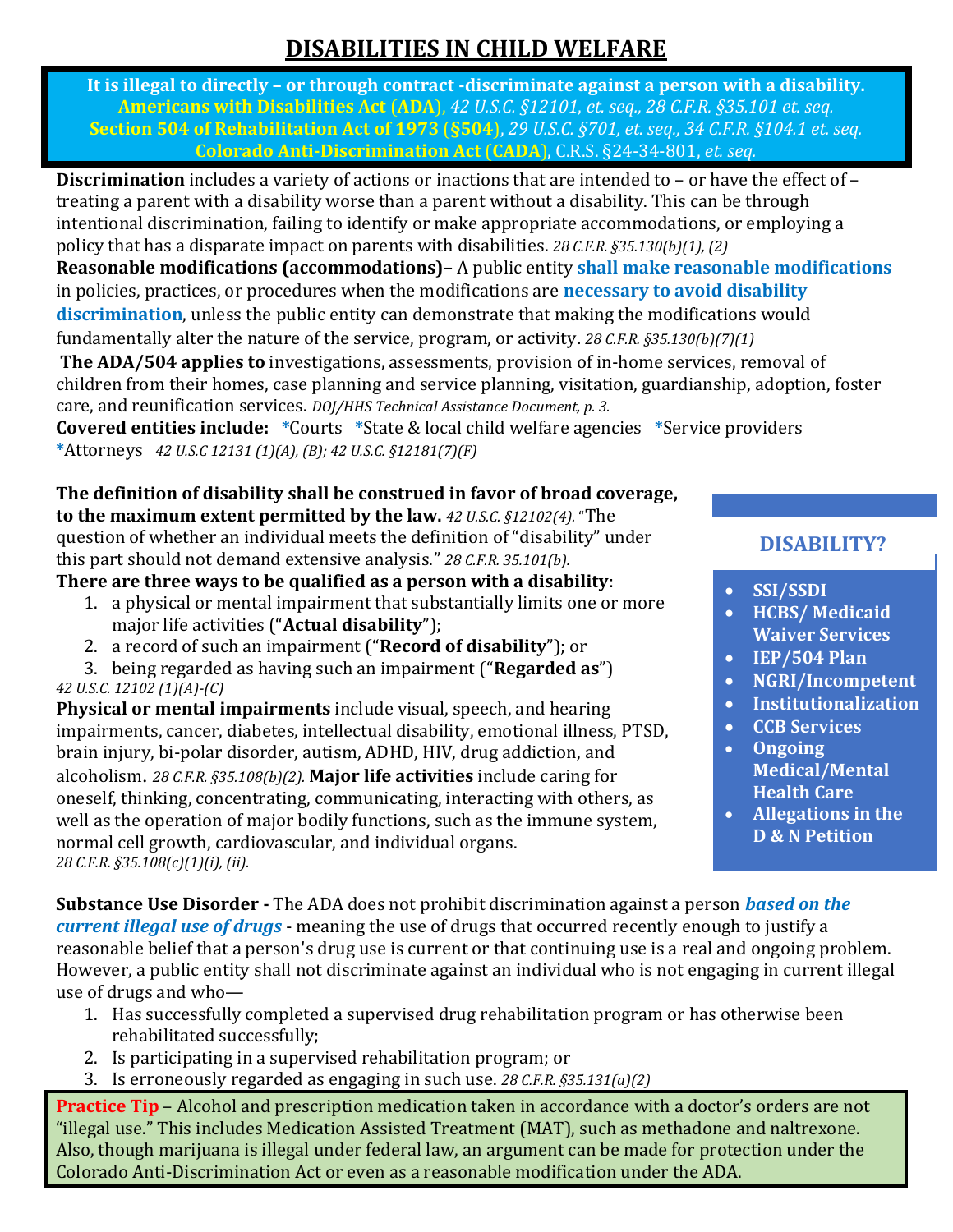### **FEDERAL GUIDANCE**

**THE SARA GORDON LETTER** – Letter of findings against the Massachusetts Department of Children and Families for disability discrimination against a young mother with I/DD. Sara's daughter was removed at the hospital, based on concerns about Sara's ability to parent, without regard to Sara's natural supports, including living with her parents. [https://www.ada.gov/ma\\_docf\\_lof.pdf](https://www.ada.gov/ma_docf_lof.pdf)

- **The ADA/504 apply to everything DCF does**, including its investigations, assessments, removals, family preservation, provision of services, determining goals and permanency plans, setting service plan tasks, reunification, guardianship, adoption, and assisting clients in meeting such tasks. P. 10
- **Family Centered Planning is necessary** Agencies must focus on natural supports and familycentered – as opposed to solely independent – family planning, including proactively assisting in or even providing supports. P. 12, 19.
- **Formalized assessments are not always necessary**  Agencies must use information they have available through case files and school or medical records to make an individualized assessment. P. 13.
- **It is discriminatory to focus on diagnosis and delay implementing accommodations – "**DCF's excessive focus on the need for a disability diagnosis and IQ, and reliance on the absence of this information as the basis for failing to consider or provide necessary services resulted in a denial of an equal opportunity to participate and benefit from DCF services, programs, and activities on the basis of disability." P. 14.

**DOJ/HHS Guidance** – A 2015 Technical Assistance Document from the U.S. Departments of Justice and Health & Human Services outlining the obligations of child welfare agencies and courts regarding parents with disabilities in the child welfare system.<https://www.hhs.gov/sites/default/files/disability.pdf>

- The ADA requires *individualized treatment* & *full and equal opportunity*. P. 4.
- Any determination that a parent's disability renders them unfit to parent must be based on an individualized assessment and objective facts, including the nature, duration, and severity of the risk of harm, and the probability that the potential injury will actually occur. P. 5.
- Service plans should be individually tailored and not require parents with disabilities to take unnecessary steps to "prove" their fitness. P. 13.
- An "**individualized assessment**" is a "fact-specific inquiry that evaluates the strengths, needs, and capabilities of a particular person with disabilities based on objective evidence, personal circumstances, demonstrated competencies, and other factors that are divorced from generalizations and stereotypes regarding people with disabilities." P. 14.
- Child welfare agencies may be **required to contract with outside service providers** as a reasonable accommodation of a parent's disability if the agency's current providers cannot meet the parent's needs. P. 15.

**Resources & Training Required:** Federal and state law, together with regulations, guidance, and Volume VII require that all stakeholders in the child welfare system be fully apprised of disability laws and their application to dependency and neglect, including effectively working with people with disabilities. Additionally:

- State courts and child welfare agencies with 50 or more employees must have an **ADA/504 Coordinator** and a **grievance process** for clients with disabilities *(28 C.F.R. §35.107(a)(b))*
- Attorneys must address **communication** barriers with clients, including hiring interpreters or making other reasonable accommodations to effectuate communication *(C.R.P.C. 1.4, ABA Formal Ethics Opinion 500)*
- County child welfare agencies shall have a "**disability services plan**" *(12 CCR 2509-7.604(D))*
- County child welfare agencies should **consult with and include organizations that support and advocate for rights of individuals with disabilities** in their policymaking and training efforts. *(DOJ/HHS Technical Assistance Document p. 12).*

**Practice Tip** – Disability is personal, and a parent must agree to disclosure before an RPC can address it in court. This may not happen at the first hearing. It is important for caseworkers and RPC to build rapport with a parent to discover important and relevant disability-related information.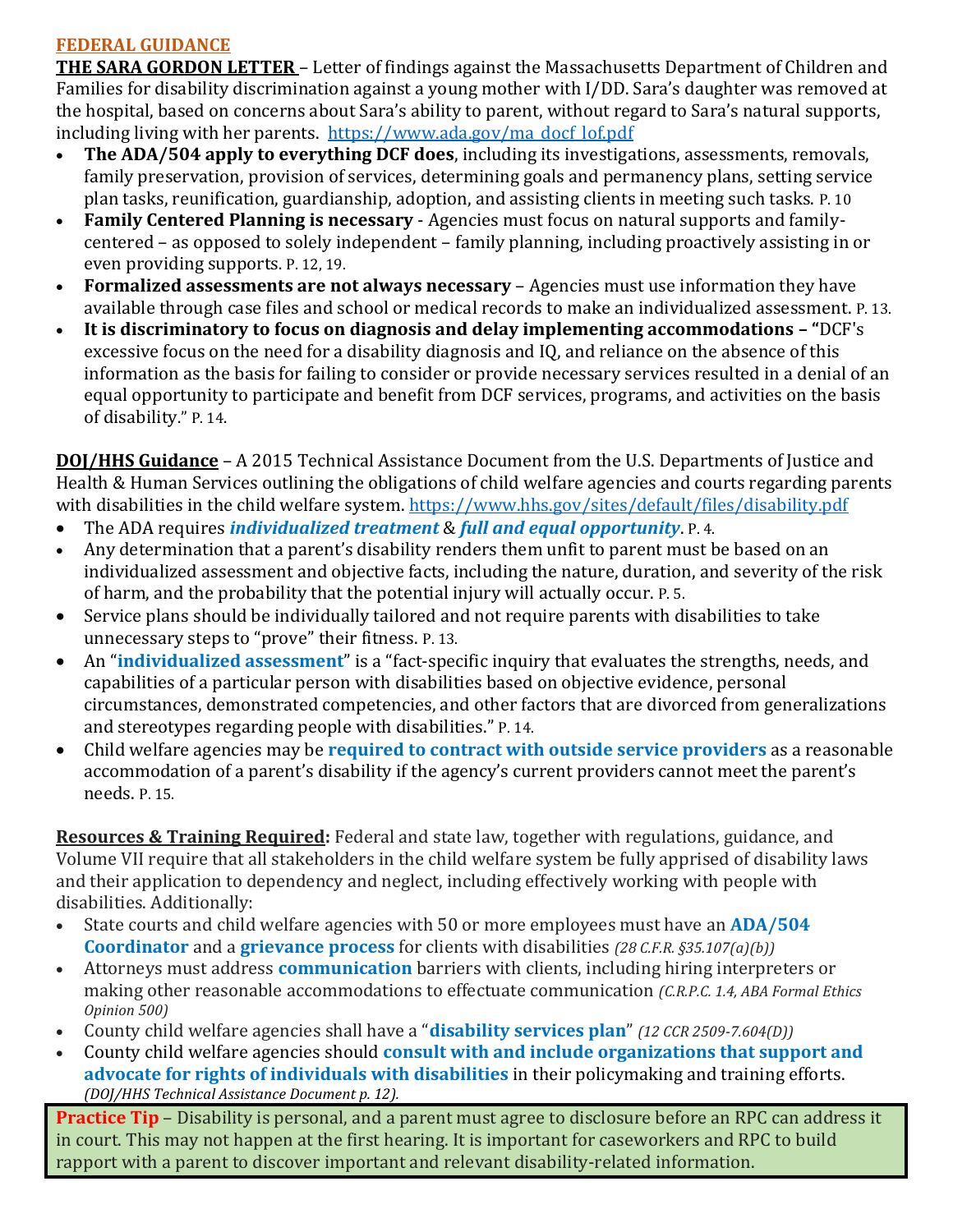#### **STATE LAW**

*People ex. Rel. C.Z* **-** 360 P.3d 228 (Colo.App. 2015) **–** Finding no appropriate treatment plan, even if based on a parent's disability, does not violate the ADA if the disability renders the parent unfit. ¶34

- The ADA applies to child welfare cases and all provision of services. ¶22
- Section 19-3-604(1)(b)(1) implicitly requires the trial court to consider whether reasonable accommodations can be made to rehabilitate the parent to meet the child's needs. ¶28

*People In Interest of S.K*., 440 P.3d 1240 (Colo.App. 2019) – Termination of rights upheld for parents with disabilities who were unable to complete treatment plans despite being provided individualized services in the home.

- Agencies have an affirmative duty to accommodate parents with disabilities. ¶18
- The department must accommodate disabilities of which they have notice, either because it has been disclosed *or because the disability is obvious*. ¶22
	- 4. *In applying this case, it is important to remember that the ADA requires each entity (RPC, department, court) to accommodate disabilities that the entity knows or should know of and if an accommodation is denied, it can only be denied if it is a fundamental alteration or undue financial burden* (which requires the head of the child welfare agency to declare in writing that all available resources have been considered and providing the accommodation would cause an undue financial burden). *See 28 C.F.R. §§35.130(b)(7), 35.164*

**Carrie Ann Lucas Parental Rights for People with Disabilities,** *C.R.S. §24-34-805, et. al.* This law was passed in 2018 (HB18-1104) to address and formalize rights for parents with disabilities in dependency and neglect, guardianship, foster, and adoption cases. It was renamed in 2021 after the law's primary advocate, Carrie Ann Lucas. The legislative findings include:

| Persons with          |  |
|-----------------------|--|
| disabilities continue |  |
| to face unfair,       |  |
| preconceived, and     |  |
| unnecessary           |  |
| societal biases, as   |  |
| well as antiquated    |  |
| attitudes, regarding  |  |
| their ability to      |  |
| successfully parent   |  |
| their children.       |  |

Persons with disabilities have faced these biases and preconceived attitudes in **family and dependency law proceedings** concerning parental responsibilities and parenting time decisions, public and private adoptions, guardianship, and foster care.

Because of these societal biases and antiquated attitudes, children of persons with disabilities historically have been **vulnerable to unnecessary removal** from one or both of their parents' care or are restricted from enjoying meaningful time with one or both parents.

- A parent's disability alone must not serve as a basis for denial or restriction of parenting time or *parental responsibilities* except when it impacts the health or welfare of a child; *C.R.S. §24-34- 805(2)(a)(III)*
- *Reasonable accommodations must be in treatment plan* & dispositional report. *C.R.S. §19-3- 507(1)(c)*
- Before making a finding of no appropriate treatment plan based on a parent's disability, *the court shall make findings* that the provisions of reasonable accommodations will not remediate the impact of the parent's disability on the health or welfare of the child. *C.R.S. §19-3-604(1)(b)(I)*

**Volume VII** – State regulations require child welfare agencies to comply with the ADA and 504, including hiring qualified staff, making programs accessible, and obtaining interpreters. *12 CCR 2509-7.604(A)-(G).*

**Guardians Ad Litem –** Upon request and following notice, hearing, and opportunity to object, courts may appoint a GAL for a parent with a disability. In accordance with C.R.S. *§19-1-111(2)(c),* consider:

- Adult GALs do not have oversight or specific training in working with people with disabilities
- Appointing an adult GAL requires a finding (implicit or explicit) of disability of the adult
- The attorney/client privilege does not extend to an adult GAL
- Appointing an adult GAL *is only* an accommodation *if* that is what the parent's disability requires